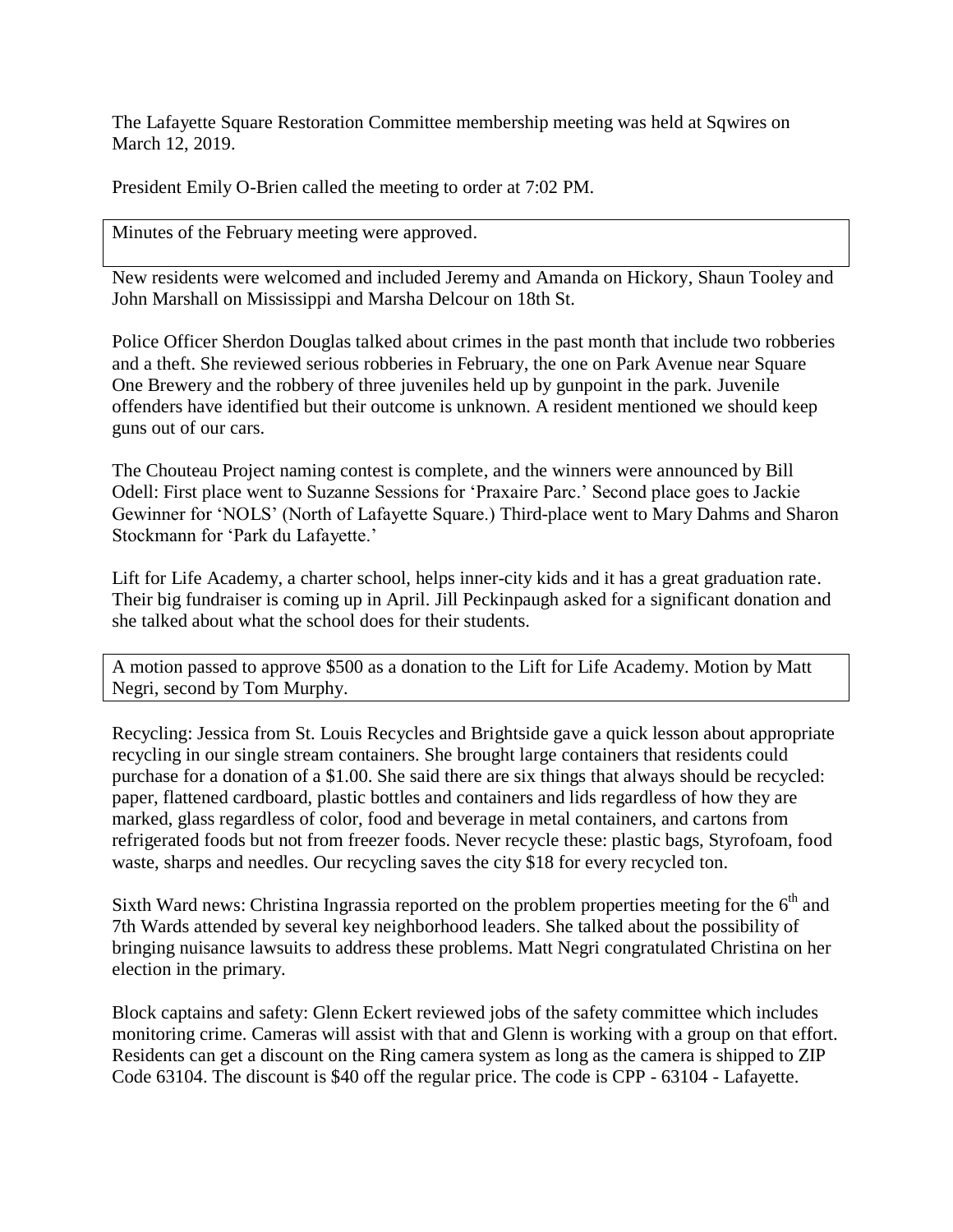Crime report of resident. Wayne White talked about how the Ring system took a photo of perps who were trespassing on his property at 4:30 AM. And he is using that information for prosecution.

Problem properties: Kyle Keener of our problem properties committee said that housing court will be hearing from the owners of 1713 Carroll and 2018 Lafayette on March 28. Two avenues are possible for the neighborhood to pursue these problem properties: municipal courts where violations are key, and civil court where our neighborhood can file a lawsuit about property affected by the nuisance property.

There were no reports from the LSBA committee, the LPC, or the Arts Council.

Capital improvements: Emily O'Brien said the LSRC Board is pursuing legal representation for several issues including the intersection of Park and Dolman where materials have broken down immediately after installation. Linda Pallmann is heading up the committee, contact her if you have suggestions and ideas for legal representation. Matt Negri talk about the crumbling intersection.

Development: Phil Lamczyk mentioned the former Stray Rescue building at 1463 S. 18th will have plans reviewed at the next meeting for a restaurant/bar. The apartments at Missouri and LaSalle are being reviewed again. There are vacancies on the development committee. Please volunteer! If you are on the development committee you help by reviewing plans for exteriors and you evaluate compliance of those plans according to our historic code which is a city ordinance.

House Tour committee: it has an opening for a volunteer coordinator. Later in the meeting Suzanne Sessions asked members to open their house for the tour. It is the 50th anniversary – contact Suzanne or Pat Jones. It is a lot of fun and it doesn't hurt!

Membership committee: Christina Ryan welcomes new members!

Beautification: Linda Weiner said spring is coming. She is sponsoring an alley cleanup on April 2nd and high school students will be there to help any resident who wants help. Linda needs supervisors to help with this task. Take photos of your ugly alley and send to Linda; sign up your alley so that it can be improved. A prize for most improved alley is a barbecue event.

Community affairs: Dixie Gillaspie reminded everyone that the "Lafayette Square community" is the Facebook name for this neighborhood's official FB page and access is limited to those who have businesses in or who live in the Square. She mentioned that the Go St. Louis race will be held on Sunday, April 7 from 7 am to 12:30 and there will be street closures. A map is available.

Emily mentioned two upcoming meetings: Tuesday, April 2 is the board meeting. Tuesday, April 9 is the membership meeting.

The meeting adjourned at 7:58 PM.